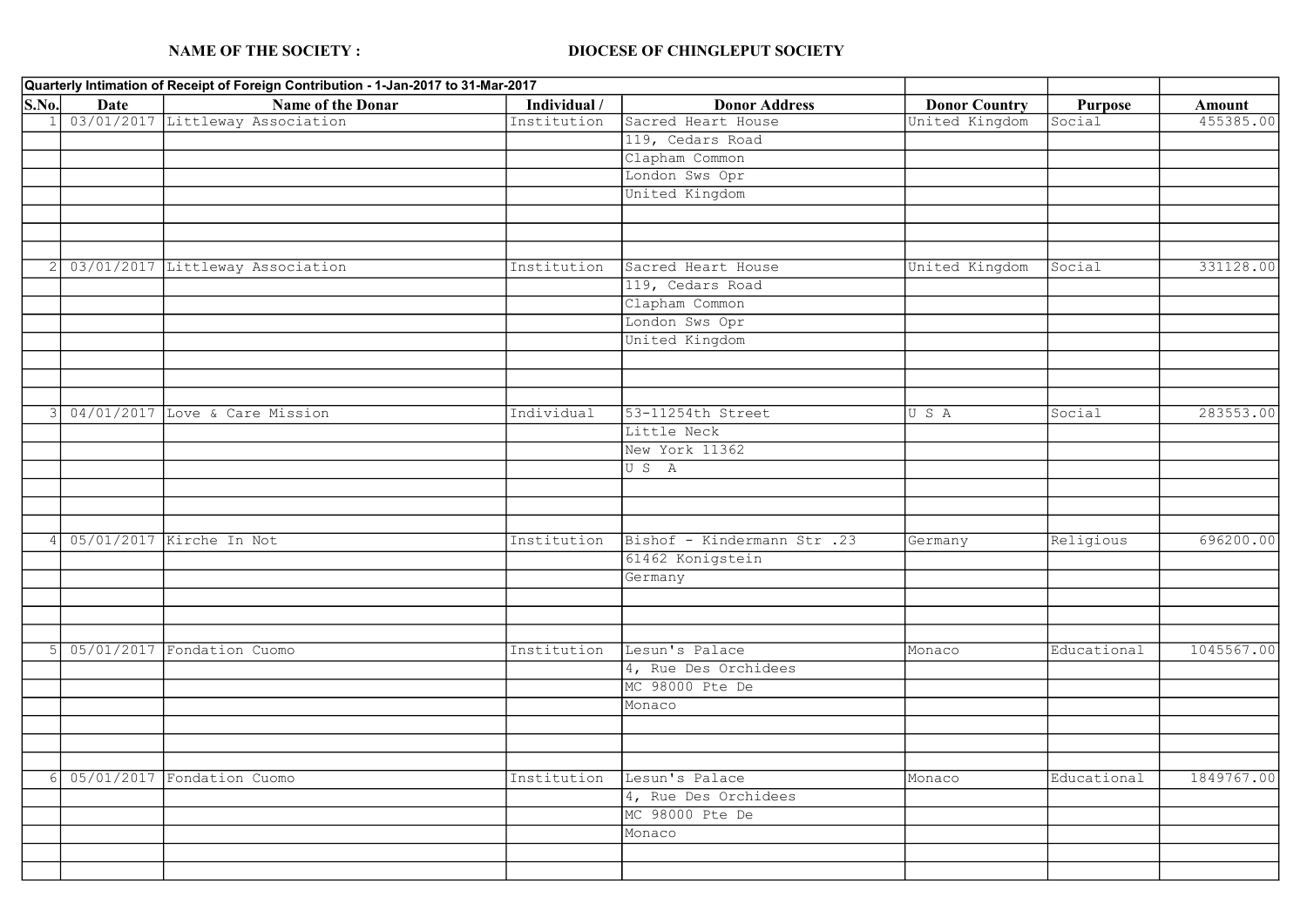## NAME OF THE SOCIETY : DIOCESE OF CHINGLEPUT SOCIETY

|              | Quarterly Intimation of Receipt of Foreign Contribution - 1-Jan-2017 to 31-Mar-2017 |                                     |              |                              |                      |                |            |
|--------------|-------------------------------------------------------------------------------------|-------------------------------------|--------------|------------------------------|----------------------|----------------|------------|
| S.No.        | <b>Date</b>                                                                         | Name of the Donar                   | Individual / | <b>Donor Address</b>         | <b>Donor Country</b> | <b>Purpose</b> | Amount     |
|              |                                                                                     |                                     |              |                              |                      |                |            |
|              |                                                                                     | 05/01/2017 Fondation Cuomo          | Institution  | Lesun's Palace               | Monaco               | Educational    | 1033614.00 |
|              |                                                                                     |                                     |              | 4, Rue Des Orchidees         |                      |                |            |
|              |                                                                                     |                                     |              | MC 98000 Pte De              |                      |                |            |
|              |                                                                                     |                                     |              | Monaco                       |                      |                |            |
|              |                                                                                     |                                     |              |                              |                      |                |            |
|              |                                                                                     |                                     |              |                              |                      |                |            |
|              |                                                                                     |                                     |              |                              |                      |                |            |
| 8            |                                                                                     | 05/01/2017 Fondation Cuomo          | Institution  | Lesun's Palace               | Monaco               | Educational    | 1843893.00 |
|              |                                                                                     |                                     |              | 4, Rue Des Orchidees         |                      |                |            |
|              |                                                                                     |                                     |              | MC 98000 Pte De              |                      |                |            |
|              |                                                                                     |                                     |              | Monaco                       |                      |                |            |
|              |                                                                                     |                                     |              |                              |                      |                |            |
|              |                                                                                     |                                     |              |                              |                      |                |            |
|              |                                                                                     |                                     |              |                              |                      |                |            |
| $\mathsf{Q}$ | 05/01/2017                                                                          | Fondation Cuomo                     | Institution  | Lesun's Palace               | Monaco               | Educational    | 1848887.00 |
|              |                                                                                     |                                     |              | 4, Rue Des Orchidees         |                      |                |            |
|              |                                                                                     |                                     |              | MC 98000 Pte De              |                      |                |            |
|              |                                                                                     |                                     |              | Monaco                       |                      |                |            |
|              |                                                                                     |                                     |              |                              |                      |                |            |
|              |                                                                                     |                                     |              |                              |                      |                |            |
|              |                                                                                     |                                     |              |                              |                      |                |            |
|              |                                                                                     | 10 13/01/2017 The Loyola Foundation | Institution  | 10335 Democracy Lane Ste.202 | USA                  | Religious      | 336510.00  |
|              |                                                                                     |                                     |              | Fairfax, VA 22030            |                      |                |            |
|              |                                                                                     |                                     |              | USA                          |                      |                |            |
|              |                                                                                     |                                     |              |                              |                      |                |            |
|              |                                                                                     |                                     |              |                              |                      |                |            |
|              |                                                                                     |                                     |              |                              |                      |                |            |
|              |                                                                                     |                                     |              |                              |                      |                |            |
|              | 11 13/02/2017 Missio                                                                |                                     | Institution  | Pettenkoferstr 26-28         | Germany              | Educational    | 915153.00  |
|              |                                                                                     |                                     |              | Muenchen                     |                      |                |            |
|              |                                                                                     |                                     |              | Germany                      |                      |                |            |
|              |                                                                                     |                                     |              |                              |                      |                |            |
|              |                                                                                     |                                     |              |                              |                      |                |            |
|              |                                                                                     |                                     |              |                              |                      |                |            |
| 12           |                                                                                     | 16/02/2017 Diocese of Harrisburg    | Institution  | 4800 Union Deposit Road      | U S A                | Religious      | 474512.00  |
|              |                                                                                     |                                     |              | Harrisburg                   |                      |                |            |
|              |                                                                                     |                                     |              | PA 17111-3710                |                      |                |            |
|              |                                                                                     |                                     |              | <b>USA</b>                   |                      |                |            |
|              |                                                                                     |                                     |              |                              |                      |                |            |
|              |                                                                                     |                                     |              |                              |                      |                |            |
|              |                                                                                     |                                     |              |                              |                      |                |            |